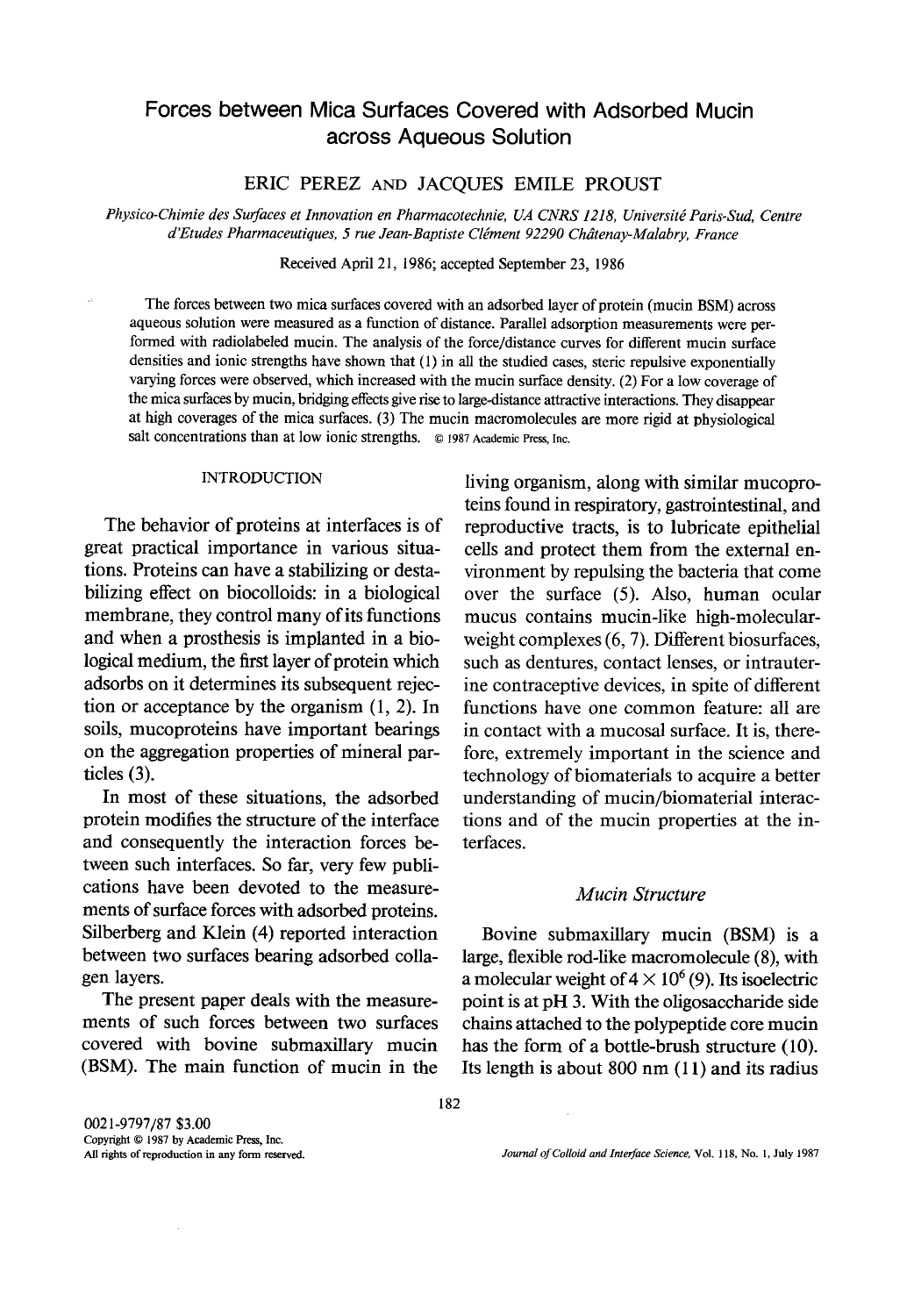of gyration measured by light scattering (11- 13) is 140 nm.

### *Mucin at Interfaces*

Adsorption isotherms of BSM have been studied on various substrates including polymers and mica. The main results are that mucin adsorbs indefinitely, without reaching any plateau. One part of the adsorbed layer is reversibly adsorbed while another part of the layer remains irreversibly adsorbed on the surfaces (14, 15).

The stability of thin mucin free films, as reported by Proust *et al.* (16), depends on the manner in which they are formed. When a reasonably long time was allowed for BSM adsorption at two boundary interfaces, the films were unstable and thin at low ionic strength values. They were infinitely stable and thick at physiological NaC1 concentrations (16).

Preliminary measurements of the forces between two mica surfaces bearing adsorbed mucin layers (15) revealed large-distance attractive effects, a hysteresis of the force/distance profiles, and steric repulsions at short distances.

The effect of NaC1 concentration in the aqueous mucin solutions and of the adsorbed amounts on the nature of different contributions to these forces is the main purpose of the present work. Previous experiments on mica surfaces (14) have shown that the irreversibly and reversibly adsorbed quantities of mucin are linear as a function of mucin concentration in solution. As these quantities also depend (as shown in this paper) on ionic strength, a suitable choice of mucin solution concentration may give the same adsorbed amounts for two different ionic strengths.

### MATERIALS AND METHODS

The water used was tridistilled, the second distillation being made from acid potassium permanganate, and had very low bubble persistence. The pH value of the water was typically 5.6.

The NaC1 was obtained from Merck Suprapur 99.5% and roasted 6 h at 600°C.

BSM was isolated from fresh salivary glands obtained at a slaughterhouse by a procedure described by Tettamanti and Pigman (17). Purification was achieved by extensive dialysis against tridistilled water. The lyophilized mucin was analyzed to determine the sialic acid content which specifically characterizes glycoproteins. Using the periodate-resorcinol method (18), the mucin was found to contain about 30% sialic acid, a value in good agreement with that reported in Ref. (17). The details of the extraction, purification, and radiolabeling of mucin are given in Ref. (19).

### *Adsorption Measurement Technique*

The *in situ* adsorption at the mica/aqueous solution interface was measured with the  $^{14}C$ labelled mucin. The adsorption was performed in a cell (see Fig. 1), the bottom of which was a window made of a thin mica sheet ( $\leq 10~\mu$ m). The radioactivity coming from the adsorbing mucin was directly measured with the help of a gas flow counter. An allowance was made to correct for the background activity and the adsorption of radioactivity by a mica window. The 14C-labeled mucin was shown to have the same surface properties as the unlabeled one by the constancy of measured adsorption with varying isotopic dilution. The technique is described in detail in Ref. (19).



FIG. 1. Adsorption measuring device: (1) glass cell, (2) mica window, (3) "O" ring.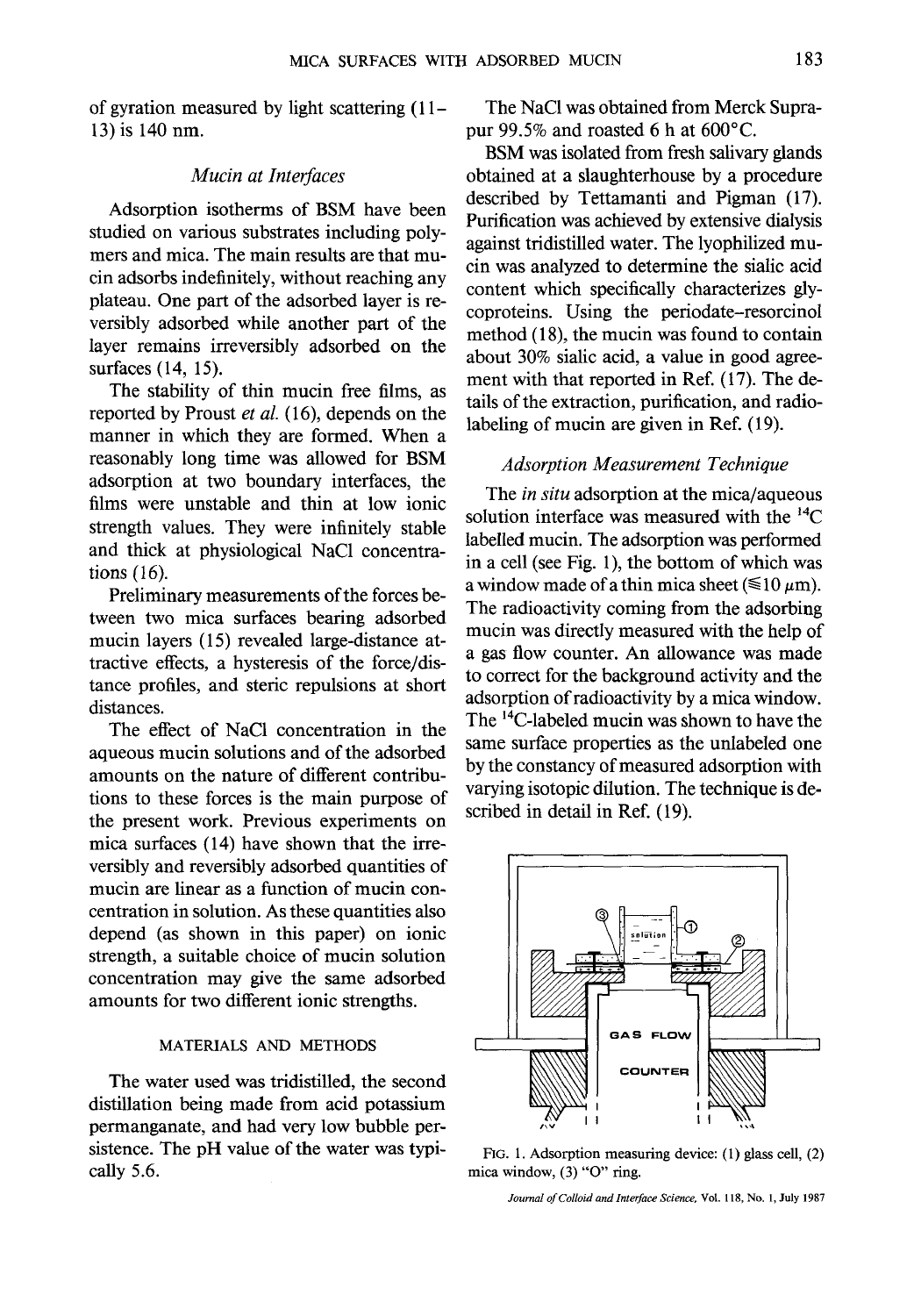### *Forces Measurement Technique*

The force  $F$  between two molecularly smooth curved (of radius  $R \approx 2$  cm) mica surfaces as a function of distance D was measured using the method developed by Israelachvili and extensively described in Ref. (20). The main part of the system is a three-stage translation device, composed of a micrometric translation (accuracy 1  $\mu$ m) coupled with a differential spring system (accuracy 1 nm) and a piezoelectric tube (accuracy better than 0.1 nm). The distance *D* between the mica surfaces is measured by multiple-beam interferometry to 0.1-0.2 nm, and the refractive index of the intervening medium is measured by the same method. The translations are calibrated in the absence of forces. Then, the surfaces are brought toward each other, and any difference between the actual change in distance and the one obtained from calibration, when multiplied by the stiffness coefficient of the leaf spring (100 *N/m),* is equal to the interaction force between the two surfaces.

In our apparatus (see Fig. 2), the mica surfaces were immersed in the fluid within a stainless-steel cell (volume  $\simeq$  9 cm<sup>3</sup>) which reduced the necessary volume of fluid considerably and thus reduced the risk of contamination.

The apparatus was thermostated at around 20°C in such a way that the temperature drift was always smaller than  $10^{-3}$  °C min<sup>-1</sup>. The value  $F/R$  is plotted in the graphs as a function of D and is equal to  $2\pi E$ , where E is the corresponding energy between fiat surfaces (21).

The mica surfaces are first immersed in water and left for an hour. Prior to the measurements, a necessary check is made to ensure the absence of organic or particulate contaminations. This is made by bringing the surfaces toward each other so that they can jump into contact from a repeatable distance of 2.5 nm. Then,  $10^{-3}$  M NaCl is added and the force/ distance profiles are determined.

To measure force/distance profiles with mucin, a known amount of either mucin alone or mucin with NaC1 is added to the cell, de-



FIG. 2. Surface forces measuring cell,

*Journal of Colloid and Interface Science,* Vol. 118, No. 1, July 1987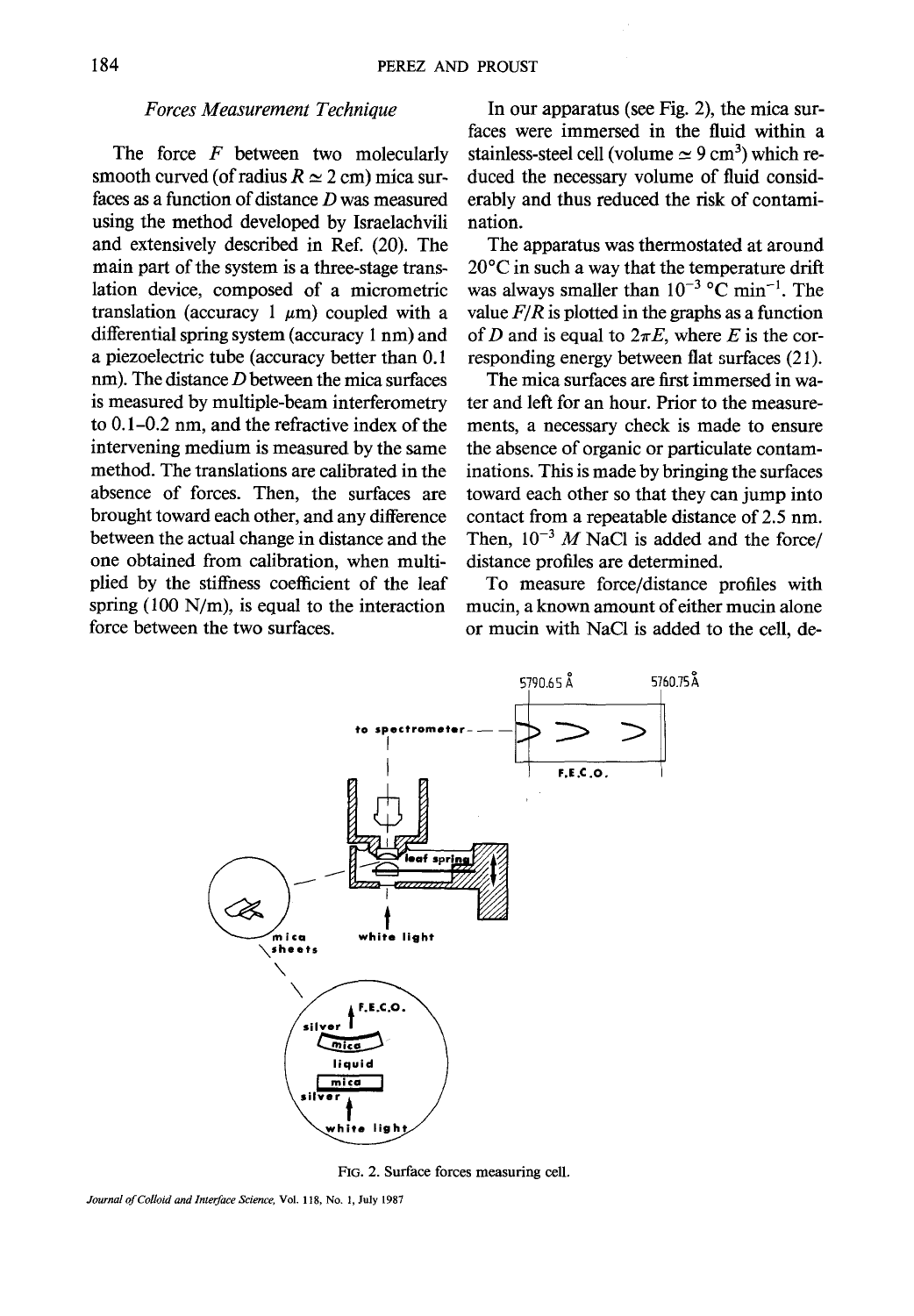

FIG. 3. Adsorption kinetics of mucin 0.1 g/liter at two different NaC1 concentrations. Dashed lines indicate mucin desorption.

pending on the studied case. Three hours are allowed for adsorption before each experiment is performed.

In our experiments, the mica surfaces were brought from 1200 nm to the smallest possible distance with *monotonic* displacement. These working conditions required the use only of the differential spring system (20). Then, the surfaces were taken apart monotonously up to 1200 nm, and surface forces were measured during this movement. This cycle was repeated twice.

### **RESULTS**

# *Adsorption of Mucin at the Mica~Solution Interface*

Adsorption measurements were performed at 0.1 g/liter mucin solution concentration with two different ionic strengths:  $10^{-3}$  and 0.15  $M$  NaCl (see Fig. 3). The results show

that the adsorption of mucin in NaCl  $0.15 M$ is twice as large as that in NaCl  $10^{-3}$  M. Two situations where the mucin adsorption is the same are 0.1 g/liter mucin  $+$  NaCl 0.15 M and 0.2 g/liter mucin + NaCl  $10^{-3}$  M. The desorption measurements show that in 0.15  $M$ NaC1, mucin is more reversibly adsorbed than in  $10^{-3}$  M NaCl. Similarly, the adsorption at 0.05 g/liter mucin + 0.15 M NaCl solution concentration was found to be equal to that at 0.1 g/liter mucin +  $10^{-3}$  M NaCl. The adsorbed amounts of mucin after 3 h are given in Table I. These solution concentrations were also used for the surface force measurements.

### *Forces between Two Mica~Aqueous Interfaces Coated with Adsorbed Mucin*

The force/distance measurements showed that no significant difference could be observed between three successive cycles for each of the studied cases. The results were qualitatively reproducible. Some scattering, however, especially at large separations where small forces varied slowly with distance, was observed. We had thus used statistical averages to determine large-distance interactions.

A relaxation toward an equilibrium distance always occurred when displacing one of the surfaces at distances below 170 nm.

As it has already been mentioned above, four cases (A, B, C, and D) were studied.

*(A) Mucin 0.1 g/liter + NaCl 10<sup>-3</sup> M.* In this case, three regimes of forces could be distinguished according to distance:

At large distances (between 500 and 170 nm), weak attractive forces (Fig. 5) are noticed.

| Surface Density of Total Adsorbed Mucin                |                                          |                                          |                                       |                                      |  |  |  |
|--------------------------------------------------------|------------------------------------------|------------------------------------------|---------------------------------------|--------------------------------------|--|--|--|
|                                                        | $0.1$ g/liter mucin<br>$+10^{-3}$ M NaCl | $0.2$ g/liter mucin<br>$+10^{-3}$ M NaCl | $0.1$ g/liter mucin<br>$+0.15$ M NaCl | 0.05 g/liter mucin<br>$+0.15$ M NaCl |  |  |  |
| $\delta_{\text{mucin}}$ at 3 h<br>(mg/m <sup>2</sup> ) | 2.4 <sup>a</sup>                         | 4.3 <sup>a</sup>                         | 4.3                                   | 2.3                                  |  |  |  |

TABLE I

 $a$  From Ref. (14).

*Journal of Colloid and Interface Science,* Vol. 118, No. 1, July 1987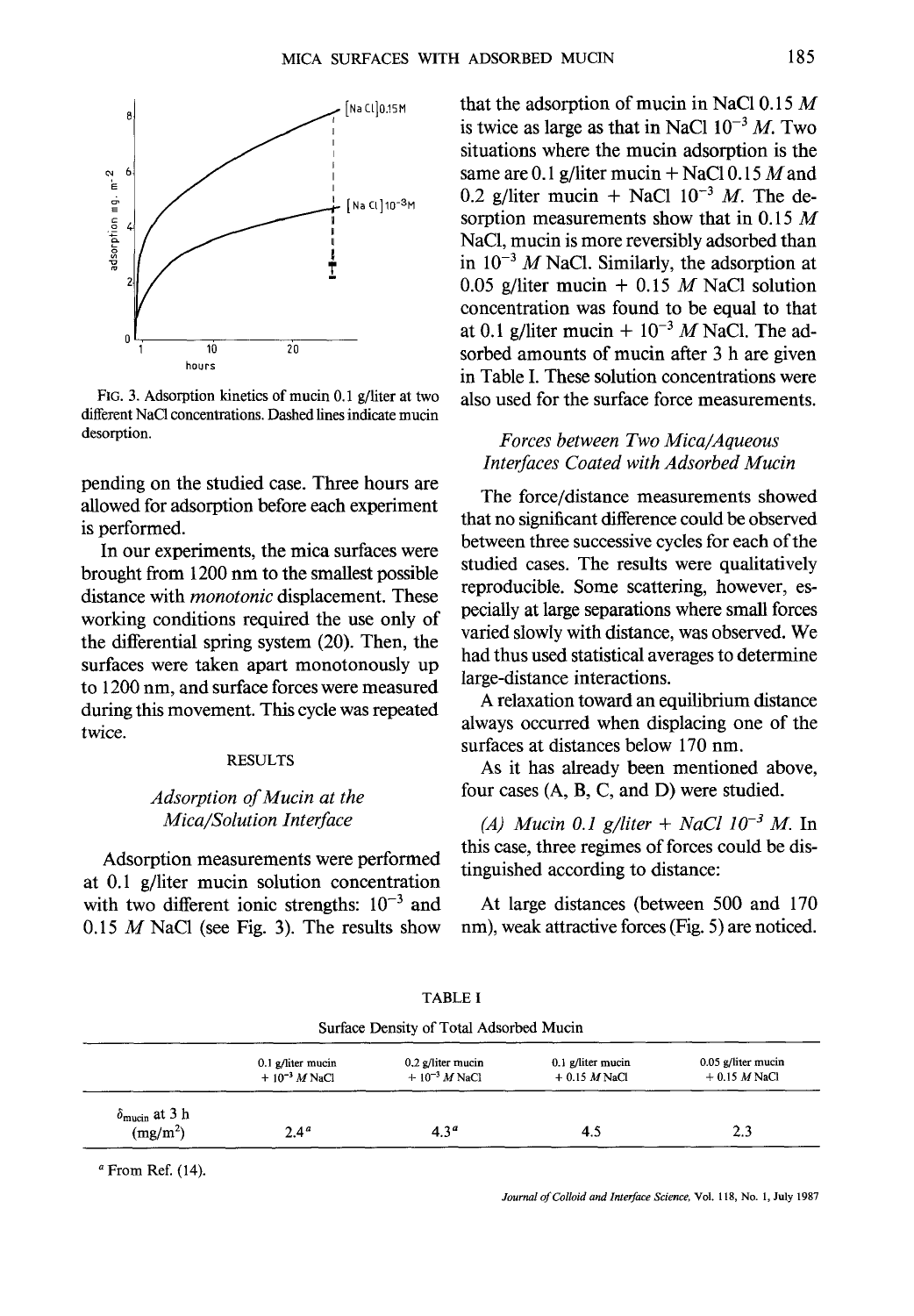

FIG. 4. Forces between two mica surfaces across pure NaCI solution.

They vary slowly with distance and are difficult to characterize. As they are measured with the differential spring system, the uncertainty is large and statistical averages must be determined in order to show their existence.

For the distances  $D$  below (170 nm), repulsion sets in with an exponential regime and the decay length is equal to 41 nm (see Fig. 5). One can compare them with the forces between mica surfaces across pure NaCl  $10^{-3}$  M solution (represented in Fig. 4). These are exponentially repulsive with a decay length of 9.5 nm, close to the theoretical debye length. We can deduce therefore that the repulsive exponential interactions of mica with an adsorbed mucin layer cannot be explained by the DLVO theory.



FIG. 5. Forces between two mica surfaces covered with adsorbed mucin at 3 h. ( $\bullet$ ) Mucin 0.1 g/liter + NaCl 10<sup>-3</sup>  $M$  (case A), (O) mucin 0.05 g/liter + NaCl 0.15  $M$  (case D). Dashed lines: forces measured in the separation movement.

*Journal of Colloid and Interface Science,* Vol. 118, No. 1, July 1987

Below  $D \simeq 40$  nm, the repulsion becomes steeper and the forces are not reversible. When the surfaces are separated the receding curve is not superimposable on the advancing one and some adhesion can be noticed.

When the solution is replaced by a pure  $10^{-3}$ MNaC1 solution (rinsing), the measured forces are the same as those during the advancing movement before rinsing. Then, the surfaces are separated and a very strong adhesion is observed. The measured forces become negative, down to about  $-2000$  N/m. The hysteresis is much larger than before rinsing.

*(B)* Mucin 0.2 g/liter + NaCl  $10^{-3}$  M. When bulk mucin concentration is doubled, the surface density of mucin is also doubled. In this case (Fig. 6), no large-distance attraction was detected and the exponential repulsive forces starting from 205 nm were larger than those in case A. The decay length is equal to 43 nm. When the repulsions become too large, at 8 nm, the surfaces cannot be brought closer. The curves are not reversible and the hysteresis is less pronounced than that in the case A.

The replacement of the mucin solution by a pure electrolyte does not noticeably modify the measured forces, neither upon bringing the surfaces together, nor upon separating them.

*(C) Mucin 0.1 g/liter + NaCI 0.15 M.* The surface density of mucin in this case is the same as that in case (B). However, the measured forces are considerably different from those in case (B) (see Fig. 6). No large-distance



FIG. 6. Forces between two mica surfaces covered with adsorbed mucin at 3 h. ( $\Box$ ) Mucin 0.2 g/liter + NaCl 10<sup>-3</sup>  $M$ (case B), ( $\blacksquare$ ) mucin 0.1 g/liter + NaCl 0.15  $M$  (case C).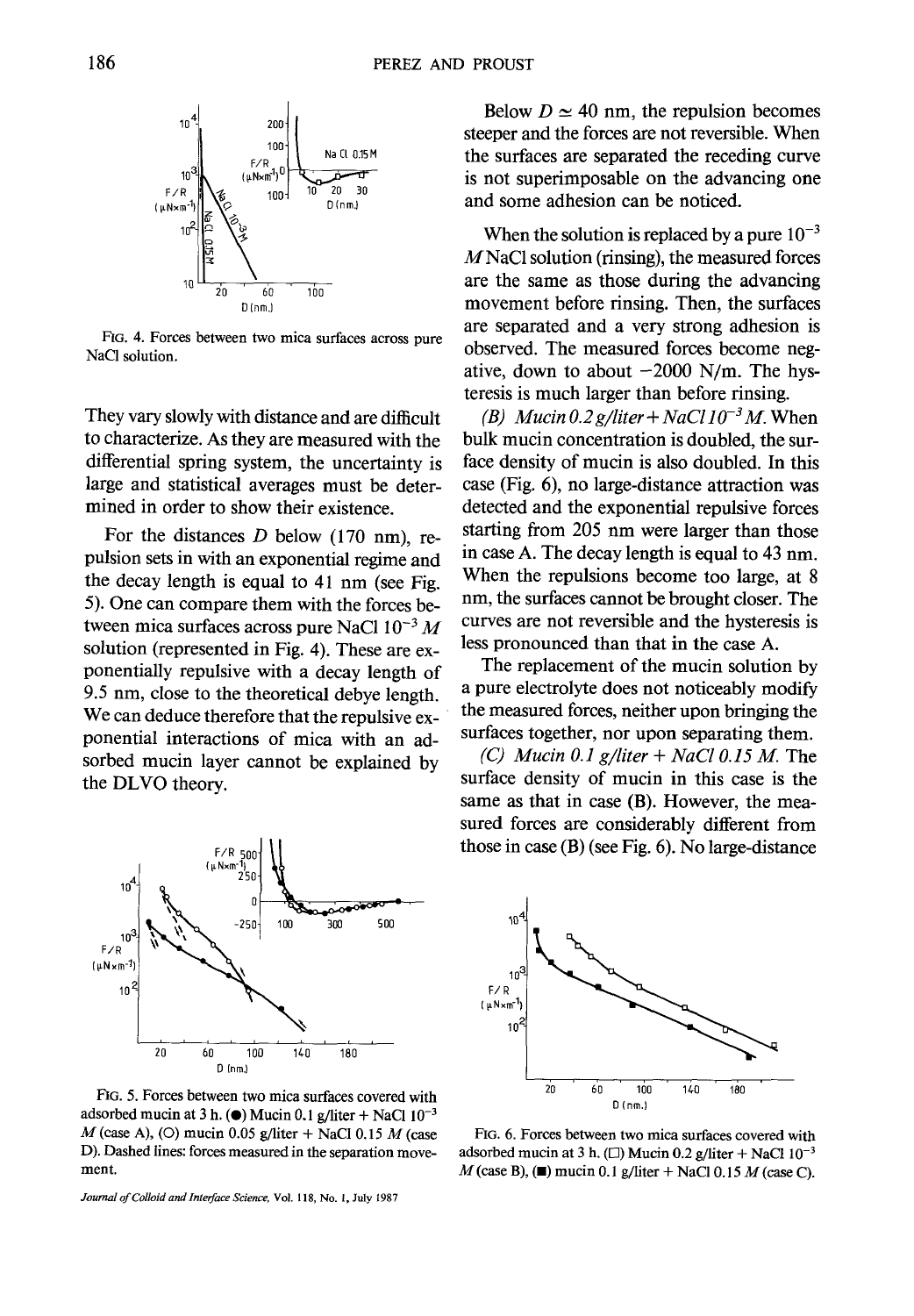attraction is observed and the forces are exponentially repulsive (decay length, 41 nm), starting from 230 nm. They are perfectly reversible, more reproducible than at low ionic strength, and much higher than those in case B. We cannot bring the surfaces closer than 34 nm. These forces can be compared with the force/distance profiles in pure  $0.15 M<sub>N</sub>$ aCl solution (Fig. 4), where a secondary minimum is followed by a steep repulsion. It is even more obvious here than in case (A) or (B) that the forces measured when mica is covered by an adsorbed mucin layer cannot be explained in terms of the DLVO theory.

Upon replacing the mucin solution by pure NaCl 0.15  $M$  (rinsing), a strong desorption is noticeable from the force/distance profiles shown in Fig. 7. After rinsing, the forces are reduced and the surfaces can be brought to distances as close as 12 nm. The forces are no longer reversible as shown in Fig. 7.

*(1)) Mucin 0.05 g/liter + NaCI 0.15 M.* At this concentration, the adsorption of mucin is equal to that in case (A). The forces start by large-distance attractive interactions from 500 nm, followed by a repulsion from about 110 nm (see Fig. 5). This repulsion is much stronger than that in case (A). Upon separating the surfaces, the measured forces are different from those obtained with decreasing D.

*Refractive index measurements.* The refractive indices of the medium between the mica surfaces were measured in cases (B) and (C) (see Fig. 8). In case (B), they are equal to



FIG. 7. Effect of rinsing with NaCl 0.15 M. Upper curve (case C), before rinsing; lower curve (case C), after rinsing.



FIG. 8. Refracting indices versus distance.  $(\triangle)$  Case B,  $(\Box)$  case C.

those in case (C) at the same mica/mica distances, which confirms that the adsorptions are equal. With mucin and NaCl  $0.15 M$  (case C), the refractive indices are given for case (C) down to separations of 34 nm which is the minimum accessible distance in regard to the intensity of the repulsion. The corresponding maximum measured refractive index is 1.36.

### DISCUSSION

In a previous paper on the same subject (15), where only one case was studied (mucin 0.05 g/liter + NaCl  $10^{-3}$  M), we had observed in the force/distance profiles three particular behaviors:

large-distance attractive interactions;

hysteresis and adhesion;

exponential repulsive steric interactions.

In the present work, these three effects have been observed. It is possible now to determine the conditions under which each of them may occur or not and to explain them. The behavior of the studied systems is summarized in the Table II.

### *Attraction, Hysteresis, and Adhesion*

Large-distance attraction was the main effect, pointed out in our previous paper (15), on forces between mucin-coated mica surfaces. There, only one mucin surface concentration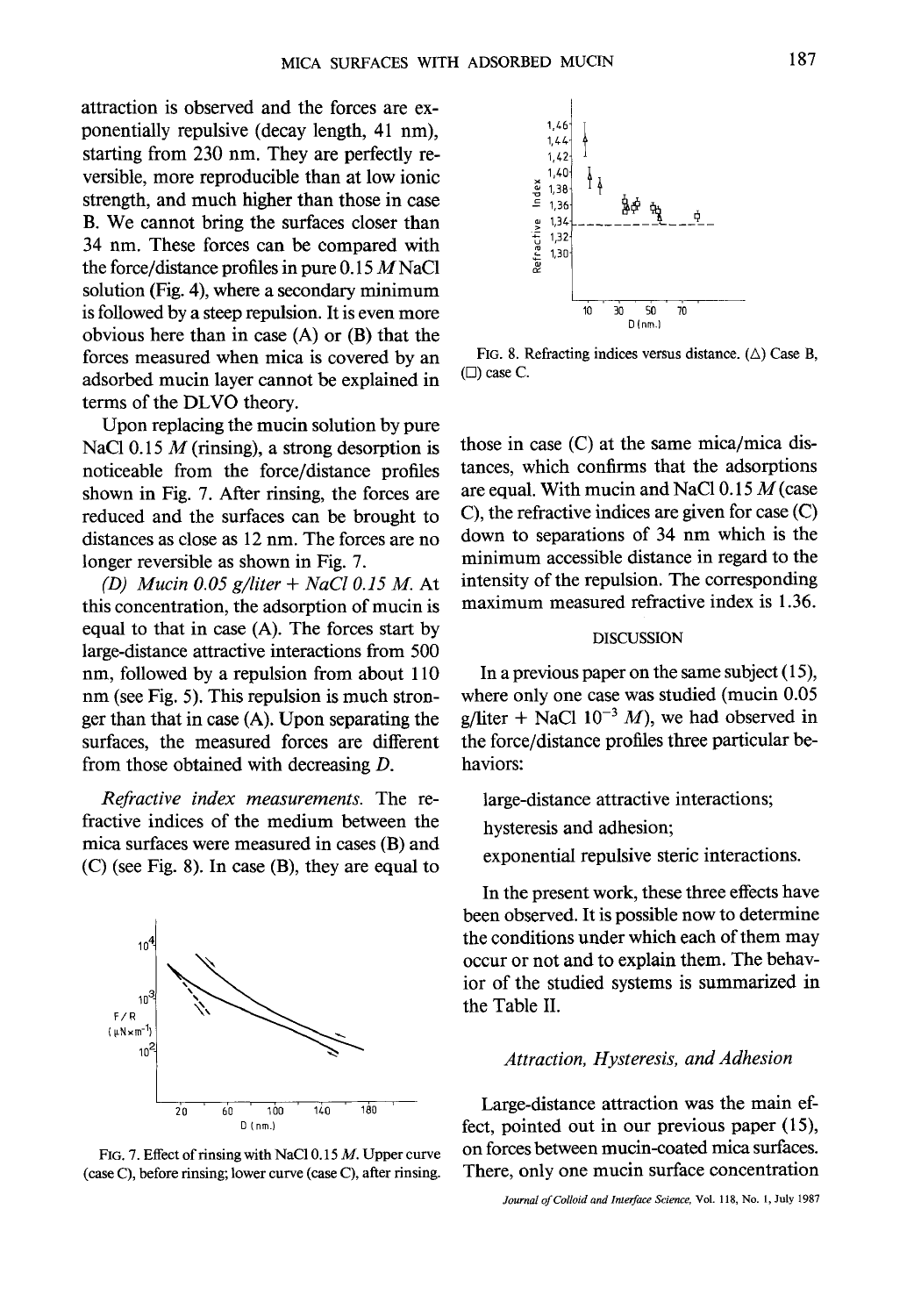TABLE II

Attractive and Adhesive Effects in Different Cases

|                                                   | $10^{-3}$ M NaCl |     | $10^{-3}$ M NaCl                | $0.15$ M NaCl |     |
|---------------------------------------------------|------------------|-----|---------------------------------|---------------|-----|
|                                                   | А                | в   | Forces data<br>from Ref. $(15)$ | С             | D   |
| $\delta_{\text{mucin}}$ (mg/m <sup>2</sup> )      | 2.4              | 4.3 | 2.0                             | 4.5           | 2.3 |
| Large-distance<br>attraction<br><b>Hysteresis</b> | ┿                |     | $+ +$                           |               |     |

 $(\delta_{\text{mucin}} = 2 \text{ mg/m}^2)$  was investigated. Here, this attraction regime is observed in cases (A) and (D), and it is absent from cases (B) and (C). It thus seems obvious that this effect is not related to ionic strength but depends essentially on the surface concentration of the mucin layer.

With adsorbed macromolecules such as mucin, two mechanisms can produce largedistance attractive effects between two walls:

attraction between adsorbed macromolecules;

bridging of the two walls by one macromolecule attached simultaneously on both surfaces.

The first process may be supported by a well-established property of the self-association of mucin in solution. However, this process must increase with adsorption and is thus ruled out. Bridging would be limited by the degree of coverage of mica surfaces by macromolecules. Increasing surface density would limit bridging, and at high coverages, no bridging is possible as the mica sites are not accessible to mucin molecules adsorbed on the opposite wall. On the contrary, at low coverages, enough adsorption sites may remain on one mica surface to bind mucin that is adsorbed on the other wall. We thus conclude that this attractive regime is due to bridging.

Hysteresis of the force/distance profiles had been observed in our previous paper (15). Here strong hysteresis and some adhesion are observed in case (A). Small hystereses are observed in cases (B) and (D) while no hysteresis at all is obtained in case (C) where the forces are perfectly reversible.

The possible origins for a hysteresis of the force/distance profile may be:

modification of the adsorbed layers by compression during force measurements;

bridging of the mica surfaces by mucin; entanglement between mucin chains.

The first possibility can be checked by performing a second cycle of force measurements. As no significant change in the force/distance profiles was obtained relative to the first cycle, we can rule out this explanation.

As we have seen above, bridging occurs in cases (A) and (D). The origin of hysteresis can thus be explained by an increase in the number of bridges at small distances. However, the occurrence of entanglement effects should not be excluded. In case (C), neither bridging nor chain entanglement may occur. Finally, in case (B), in spite of the fact that the surface density of mucin is equivalent to that in case (C), small hysteresis is observed. As this situation cannot be attributed to the presence of bridges, we must attribute it to chain entanglements. This difference in behavior may be explained if we assume that the mucin chain mobility is restricted in NaCl 0.15 M.

### *Repulsive Regimes*

All the repulsive regimes are characterized by an exponential domain which in some cases is limited by the attractive regime at large distances. At very small distances, the repulsion steepens in all cases.

The repulsive profiles illustrated in Figs. 5 and 6 show two distinct regions. At relatively large distances, an exponential domain is observed. Comparison of Fig. 4 with Figs. 5 and 6 clearly shows that the DLVO theory cannot be applied to interpret the shape of the repulsive forces. The only relevant explanation of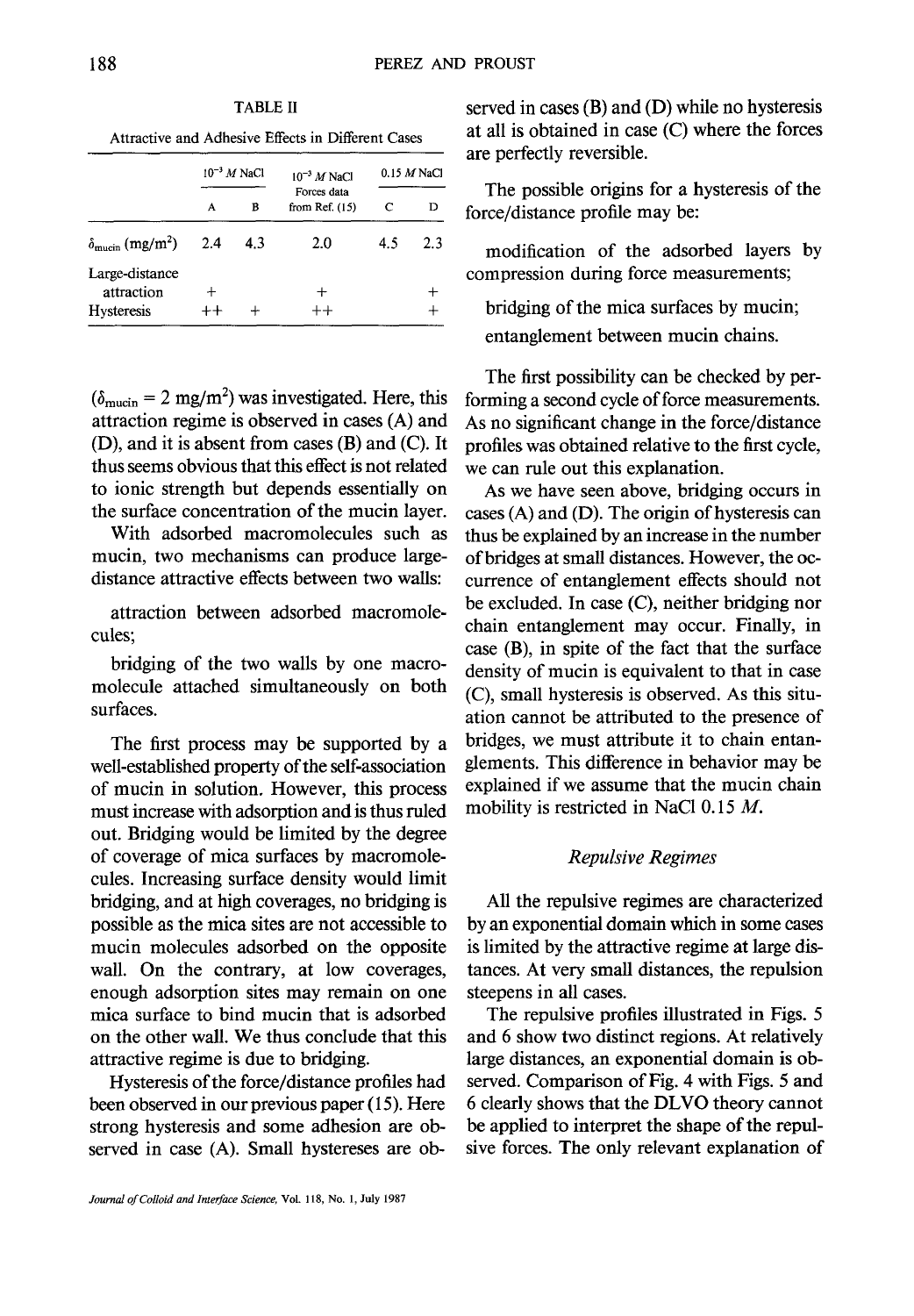the observed phenomenon would therefore be the existence of steric repulsive forces which originate from the decrease in the possible number of configurations allowed for the adsorbed macromolecules at these distances. At smaller distances, the repulsive profiles change and a steeper part of the curve can easily be distinguished. While steric repulsions are still present in this region, they are likely to be complemented by the existence of intra- and intermolecular segment/segment forces which enhance the repulsive effect. Indeed, it can easily be imagined that when the distances become very small, the mucin chain movements are completely blocked and static interactions between mucin segments may occur.

The comparison of case A with case B shows (cf. Figs. 5 and 6), as expected, that an increase in surface coverage increases the repulsive forces. However, as can be seen by comparing case (B) with case (C) and case (A) with case (D), the quantity of adsorbed mucin is not the only relevant parameter determining the forces. The increase in repulsive forces with NaC1 concentration must come from the stiff increase in mucin macromolecules. This confirms the above-mentioned assumption that the presence of NaC1 has an important effect on chain entanglement.

# *Replacement of Mucin Solution by Pure Solvent*

When the mica surfaces are rinsed with mucin free electrolytes, hysteresis increases in all studied cases. In case (C), where it does not initially exist, hysteresis can be observed after rinsing.

Only in case (C) in the repulsive domain may a strong mucin desorption be observed directly. This is attributed to the fact that in 0.15  $M$  NaCl, the reversible adsorption is much more pronounced than in  $10^{-3}$  M. The forces in this domain are also higher.

### *General Discussion*

How far do the adsorbed mucin macromolecules span from the surface? This question is related to many problems such as biolubrication of epithelial cells and stability of precorneal and prelens tear films. In all these situations, it is important to know the actual thickness of the aqueous mucus layer protecting epithelial tissues. Many authors evaluate this thickness from the total quantity of the dried adsorbed mucoprotein (23-25). From these experiments the mucus layer is believed to have a thickness of 20-40 nm. However, the relevant parameter is the thickness of the aqueous mucus layer as it is directly linked to the protective role of this layer. The protection effect is essentially obtained by repulsing all the bacteriae that come over the surface (26), and the range of repulsion is directly characterized by our method of measurement.

Let us first notice that the mica/aqueous solution interface is negatively charged (20) and so is mucin at this pH. This implies that the adsorbed mucin molecules are anchored to mica by very few points, and that they are unlikely to be very perturbated and denaturated.

The extension of adsorbed mucin from the surfaces may be evaluated from the distance at which the interactions become observable in the process of bringing the surfaces together.

When the interactions start by an attraction regime, this distance is 500 nm. When they start by a repulsion, this distance is equal to 220 nm. It may be surprising that a weak mucin adsorption can lead to a larger interaction distance than a stronger one. However, the attractions are due to bridging and repulsions are due to steric effects. As it has been shown above, the bridging observed in the present work is a one-molecule process (one molecule adsorbing simultaneously on both surfaces). The steric interaction may be either a one- or a two-molecule process. We have shown above that in cases where the interaction starts by a repulsion regime, it is a two-molecule process. If  $l_c$  is the characteristic spanning of a nonconfined adsorbed mucin macromolecule, the steric repulsion is expected to start from a dis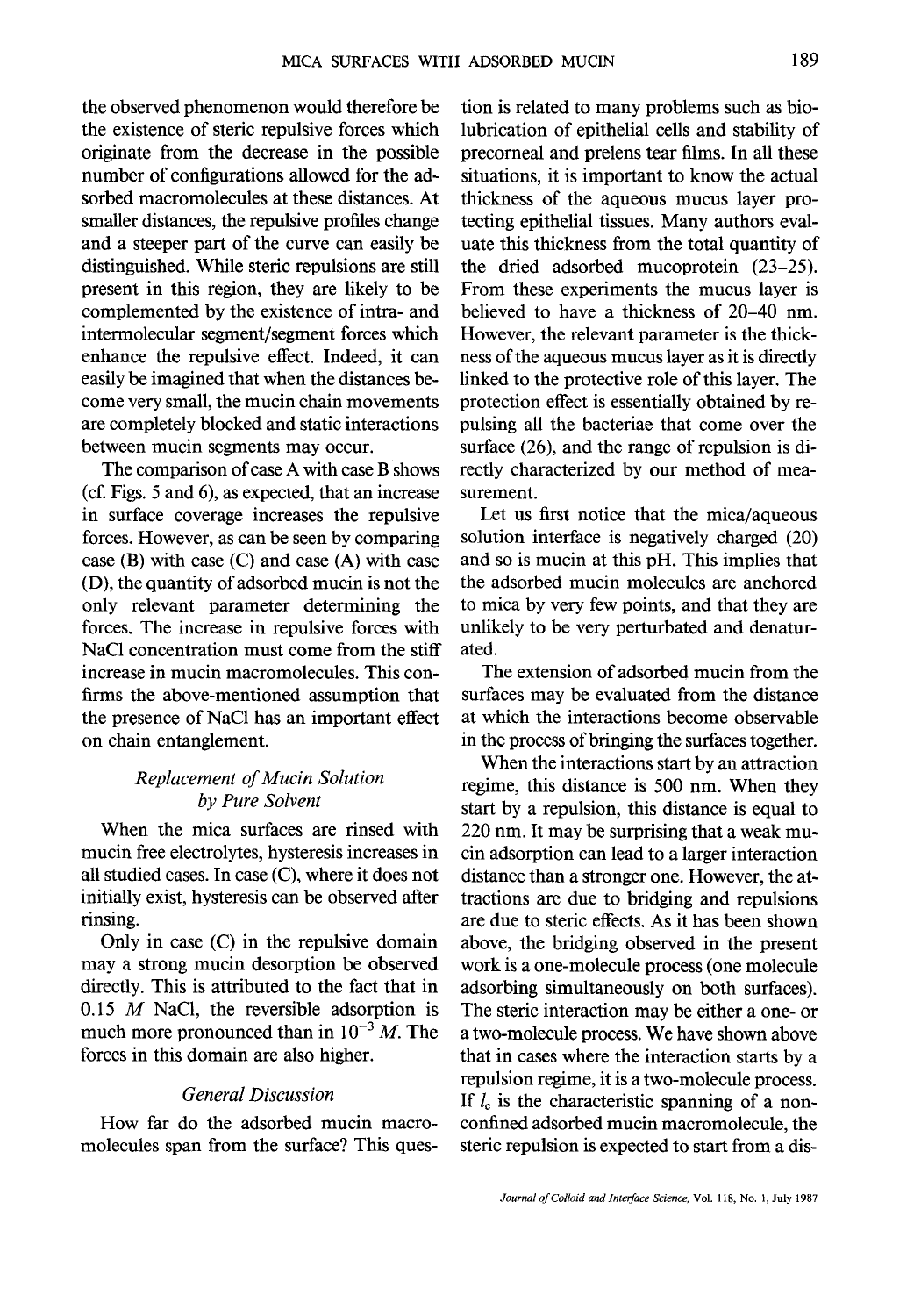tance smaller than  $2 \times l_c$  (27). This allows an estimate of the value of  $l_c$ :  $l_c \approx 110$  nm, which is close to the mucin radius of gyration  $(11-13)$ .

The attractive interactions by bridging are more complex. Clark and Lal (28) have discussed the possibility of a polymer chain bridging two surfaces, with two varying parameters: the surface distance and the monomer/surface interaction  $\Delta \epsilon$ . Their main conclusions are:

The bridging probability increases with increasing  $\Delta \epsilon$ , it reaches a maximum, and it decreases when  $\Delta \epsilon$  is so strong that it favors a fiat configuration of the chains.

The probability distribution of bridge length is shifted toward large distances when  $\Delta \epsilon$  decreases.

At large distances, the likelihood of bridge formation due to a tail attaching to the second surface will be greater than that due to the transformation of a loop into a bridge.

In our case, we observe attractive interactions due to bridging, at distances much larger than  $l_c$ . This is the evidence that bridges come from tail attachment, and thus, the hypothesis of a weak mica/mucin interaction is confirmed. Far from being excluded, the possibility of shorter bridges may not be appreciated as its effect may be mixed by the steric repulsions.

Mucin is well known for its self-associative properties (12). We have measured no force that can be attributed to that, probably because it is too weak when compared to the accuracy of the technique.

#### **CONCLUSION**

This study enabled us to gain an insight into the behavior of one protein at many interfaces. It can bridge two surfaces when adsorption is low and create attractive interactions. When confined, it can oppose a steric force. Under physiological conditions, as opposed to low ionic strength conditions, quantities of mucin greater than those at low ionic strength can be adsorbed and the reversibility of adsorption is greater. In this situation mucin chains are less mobile and the macromolecules are less compressible.

Mucin has a lubricating and protecting role. The present work has shown that if a low quantity of mucin is adsorbed, it can then play a negative role. The ideal case is when the mucin layer is incompressible and has a reversible behavior in regard to adsorption and response to compression. This was observed for physiological salt concentration and high adsorption. In this case, the extension from the surface of the protective and lubricating layer made of mucin molecules and bound water is about 110 nm. This thickness is similar to that found for the stability of wetting films made of mucin solution on contact lens materials (16) and to the minimum-thickness lacrymal films on cornea (29).

#### REFERENCES

- 1. Lyman, D. J., "Structural Order in Polymers" (F. Ciardelli and P. Giusti, Eds.), Pergamon, New York, 1981.
- 2. Breemhaar, W., Brinkman, E., Ellens, D. J., Bengeling, T., and Bantjes, A., *Biomaterials* 5, 269 (1984).
- 3. Quirk, J. P., and Williams, B. G., *Trans, lnt. Congr. Soil Sci. lOth 1974* 1, 165 (1974).
- 4. Silberberg, A., and Klein, J., *Biorheology* 18, 589 (1981).
- 5. Gottschalk, A., and Bhargava, A. S., "Glycoproteins, Their Composition, Structure and Function" (A. Gottschalk, Ed.), p. 1810. Elsevier, New York, 1972.
- 6. Moore, J. C., and Tiffany, J. M., *Exp. Eye Res.* 29, 291 (1979).
- 7. Chao, C. C. W., Vergnes, J. P., and Brown, S. I., *Exp. Eye Res.* 36, 139 (1983).
- 8. Knudsen, K. D., *et al.,* "30th IUPAC International Symposium on Macromolecules, The Hague, The Netherlands, August 18-23, 1985."
- 9. Bettelheim, F. A., Yashimoto, Y., and Pigman, W., *Biochim. Biophys. Acta* 63, 235 (1962).
- 10. Bloomfield, V. A., *Biopolymers* 22, 2141 (1983).
- 11. Bettelheim, F. A., and Dey, S. K., *Arch. Biochem. Biophys.* 109, 259 (1965).
- 12. Shogren, R., Jamieson, A. M., and Blackwell, J., *Polym. Prepr.* 23, 33 (1982).